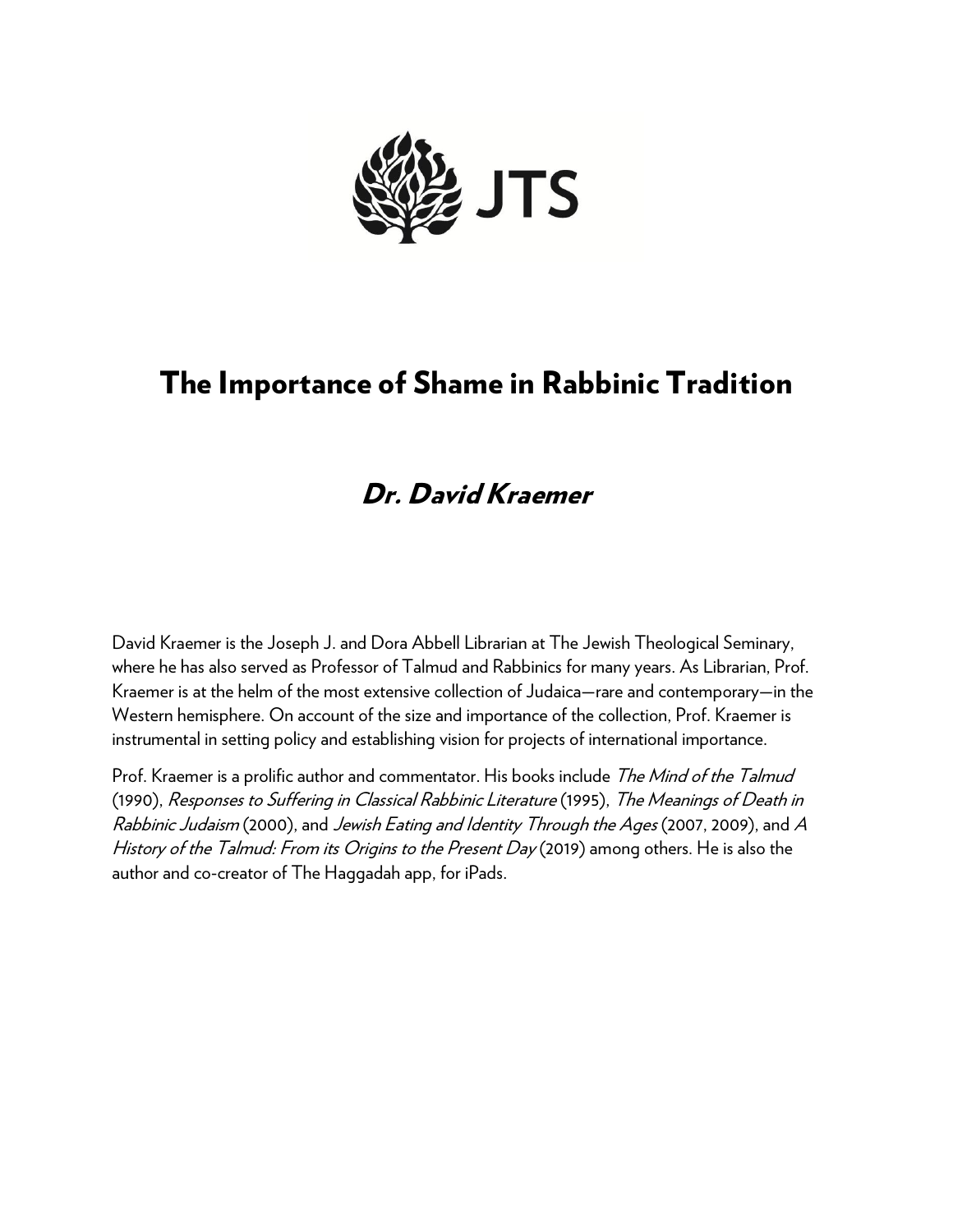### **1. Genesis 2:25 – 3:1-7**

| <sup>25</sup> Adam and his wife were both naked, and<br>they felt no shame.                                                                                                                                                                                                                                                                                                                                                        | <del>ָ כֹּה</del> וַיִּהְיוּ שְׁנֵיהֶם עֲרוּמִּים, הָאָדָם וְאִשְׁתּוֹ<br>ולא, יִתְבֹּשָׁשׁוּ                                                                                                                                                                                                                                                     |
|------------------------------------------------------------------------------------------------------------------------------------------------------------------------------------------------------------------------------------------------------------------------------------------------------------------------------------------------------------------------------------------------------------------------------------|---------------------------------------------------------------------------------------------------------------------------------------------------------------------------------------------------------------------------------------------------------------------------------------------------------------------------------------------------|
| <b>3</b> Now the serpent was more crafty $[=$ more<br>"naked"] than any of the wild animals<br>the LORD God had made. He said to the<br>woman, "Did God really say, 'You must not<br>eat from any tree in the garden'?"                                                                                                                                                                                                            | <b>א</b> וְהַנָּחָשׁ, הָיָה עָרוּם, מִכֹּל חַיַּת הַשֲׂדֵה, אֲשֵׁר<br>עָשָׂה יְהוָה אֱלֹהִים ; וַיּאמֶר, אֶל-הָאִשָּׁה, אַף<br>כִּי-אָמַר אֱלֹהִים, לֹא תֹאכְלוּ מִכֹּל עֵץ הַגָּן                                                                                                                                                                |
| <sup>2</sup> The woman said to the serpent, "We may<br>eat fruit from the trees in the garden, <sup>3</sup> but<br>God did say, 'You must not eat fruit from the<br>tree that is in the middle of the garden, and<br>you must not touch it, or you will die.""                                                                                                                                                                     | <b>ּב</b> וַתּאמֵר הָאִשָּׁה, אֵל-הַנָּחָשׁ ִּ מִפְּרִי עֵץ-הַנֶּן,<br>ּג וּמִפְּרִי הָעֵץ, אֲשֵׁר בִּתוֹדְּ-הַגֶּן־-אָמַר ).נאַכֵּל<br>ּאֱלֹהִים לֹא תֹאכְלוּ מְמֵנוּ, וְלֹא תְגְּעוּ בּוֹ : פֵּן-<br>תִּמְתוּן                                                                                                                                  |
| <sup>4</sup> "You will not certainly die," the serpent said<br>to the woman. <sup>5</sup> "For God knows that when<br>you eat from it your eyes will be opened, and<br>you will be like God, knowing good and evil."                                                                                                                                                                                                               | ד וַיּאמֵר הַנָּחָשׁ, אֵל-הָאִשָּׁה ּ: לֹא-מוֹת,<br>ה כִּי, יֹדֵעַ אֱלֹהִים, כִּי בִּיוֹם אֲכָלִכֵם _ תִּמְתוּן<br>מִמֶּנּוּ, וְנִפְקְחוּ עֵינֵיכֶם ; וִהְיִיתֶם, כֵּאלֹהִים,<br>י <i>ֹּ</i> דְעֵי, טוֹב וַרַע                                                                                                                                    |
| <sup>6</sup> When the woman saw that the fruit of the<br>tree was good for food and pleasing to the<br>eye, and also desirable for gaining wisdom,<br>she took some and ate it. She also gave some<br>to her husband, who was with her, and he<br>ate it. <sup>7</sup> Then the eyes of both of them were<br>opened, and they realized they were<br>naked; so they sewed fig leaves together and<br>made coverings for themselves. | ּי וַתֵּרֵא הָאִשָּׁה כִּי טוֹב הָעֵץ לִמַּאֲכָל וִכִי תַאֲוָה-<br>הוּא לָעֵינַיִם, וְנֶחְמָד הָעֵץ לְהַשְׂכִּיל, וַתִּקַּח<br>מִפְּרִיוֹ, וַתּּאכַל ; וַתִּתֵּן גַּם-לְאִישָׁהּ עִמָּהּ,<br><b>ז</b> וַתִּפָּקַחִנָה, עֵינֵי שָׁנֵיהֵם, וַיֵּדְעוּ, כִּי ) וַיּאַכַל<br>עֵירָמִם הֵם ; וַיִּתִפְּרוּ עֵלֵה תָאֵנָה, וַיַּעֲשׂוּ לָהֵם<br>חַגֹרֹת |

.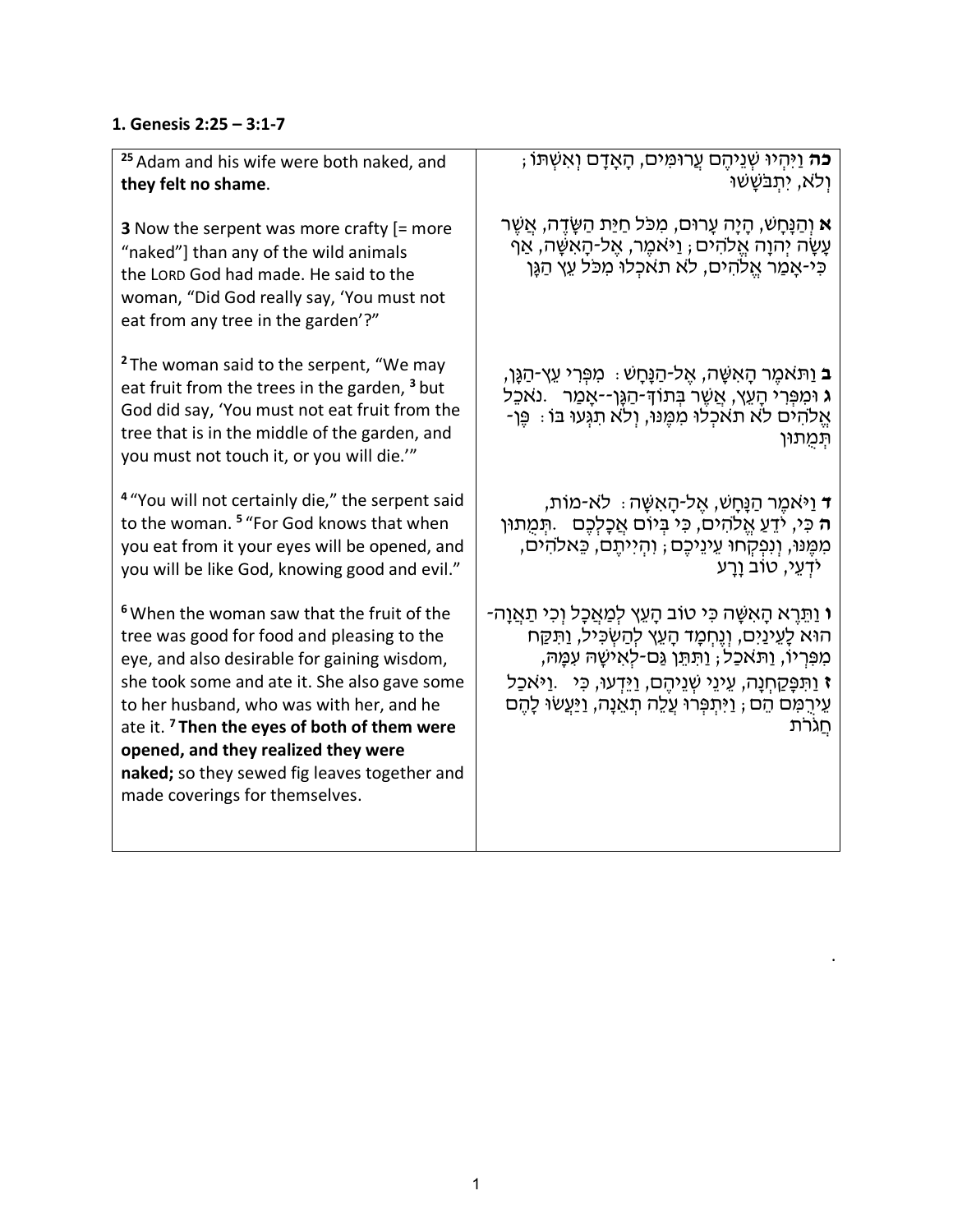#### **2. Mishnah Baba Qamma Ch. 8**

**One who injures another is liable** to pay compensation **for that** injury **due to five types** of indemnity: He must pay **for damage, for pain, for medical costs, for loss of livelihood, and** for **humiliation…** How is payment for **humiliation** assessed? **It all depends on the one who humiliates and the one who is humiliated. One who humiliates a naked person,** or **one who humiliates a blind person, or one who humiliates a sleeping person** is **liable, but a sleeping person who humiliates** another is **exempt.** If one **fell from the roof** onto another person, **and** thereby **caused** him **damage and humiliated** him, then the one who fell is **liable for the damage and exempt from the humiliation, as it is stated: "and putting out her hand, she takes hold of his private parts"** (Deuteronomy 25:11); **a person is not liable for humiliation unless he intends to humiliate the other person.**

**One who strikes another** must **give him a** *sela***. Rabbi Yehuda says in the name of Rabbi Yosei HaGelili** that he must give him **one hundred dinars.** If he **slapped** another on the cheek, he must **give him two hundred dinars.** If he slapped him on the cheek with **the back of his hand,** he must **give him four hundred dinars.** If **he pulled his ear,** or **pulled out his hair,** or **spat** at him **and his spittle reached him,** or if **he removed** the other's **cloak from him,** or if **he uncovered the head of a woman in the marketplace,** he must **give** the injured party **four hundred dinars. This is the principle**: It is **all** evaluated **in accordance with the honor of** the one who was humiliated. **Rabbi Akiva said: Even** with regard to the **poor among the Jewish people, they are viewed as though they were** 

ּ הַחוֹבֵל בַּחֲבֵרוֹ חַיַּב עַלֵיו מִשּׁוּם ְחֵמִשָּׁה דְָבָרִים, בְּנֶזֶק, בְּצַעַר, בְּרִפּוּי,<br>בִּשֶׁבֵת, <mark>וּבִבֹשֵׁת</mark>. בִּנֶזֶק כֵּיצַד. סִמַּא את עינוֹ, קטע את ידוֹ, שִׁבֵּר אֶת ַרַגְלוֹ, רוֹאִין אוֹתוֹ כְּאִלּוּ הוּא עֶבֶד נִמְכַּר בַּשּׁוּק וְשָׁמְין כַּמַּה הַיָּה יַפֵּה וְכַמַּה הוּא יַפֵּה. צַעַר, כְּוַאוֹ בְשַׁפּוּד אוֹ בְמַסְמֵר, וַאֲפְלוּ עַל צִפְּרְנוֹ, מִקוֹם ְשֶׁאֱינוֹ עוֹשֶׂה חַבּוּרַה, אוֹמִדְין כַּמֵּה אַדַם כַּיּוֹצֵא בַזֶּה רוֹצֵה לִטֹּל לִהְיוֹת מִצְטַעֵר כָּךָ. רִפּוּי, הִכָּהוּ חַיָּב לְרַפְּאֹתוֹ. עַלוּ בוֹ צְמַחִים, אִם מֵחֲמַת ,הַ מַּ כָּה, חַ יָּב. שֶׁ לּ ֹא מֵ חֲ מַ ת הַ מַּ כָּה פָּטוּר. חָ יְתָ ה וְ נִסְ תְּ רָ ה, חָ יְתָ ה וְנִסְתְּרָה, חַיָּב לְרַפְּאֹתוֹ. חָיִתָה כָל ,צַרְכָּהּ, אֵינוֹ חַיַּב לְרַפְּאֹתוֹ. שֶׁבֶת רוֹאִ ין אוֹתוֹ כְּ אִ לוּ הוּא שׁוֹמֵ ר קִשּׁוּאִין, שֵׁכְּבַר נַתַּו לוֹ דְמֵי יַדוֹ וּדְמֵי ַרַגְלוֹ. <mark>בֹּשֶׁת, הַכּל לְפִי הַמְבַיֵּשׁ</mark> ֶן הַמְּתְבַּיֵּשׁ. הַמְבַיֵּשׁ אֶת הֶעָרֹם,<br>הַמְבַיֵּשׁ אֶת הַסוּמָא, וְהַמְבַיֵּשׁ אֵת <u>ּהַיִּשֶׁן, חַיָּב. וְיַשֶׁן שֶׁבְּיֵּשׁ, פֵּטוּר. נַפַל</u> <mark>מִן הַגָּג, וְהִזִּיק וּבְיֵּשׁ, חַיָּב עַל הַנֵּזֵק</mark> <mark>וּפַטוּר עַל הַבֹּשֵׁת, שֵׁנֵּאֲמַר (דברים</mark> <u>ְּכִה) וְשָׁלְחָה יָדָה וְהֶחֱזִיקָה בִּמְבָשָׁיוֹ,</u><br>אֵינוֹ חַיַּב עַל הַבּשֶׁת עַד שֵׁיִהֶא מְתִכְּוֵן

ֿהַתּוֹקֵעַ לַחֲבֵרוֹ ,נוֹתֵן לוֹ סֵלַע .<u>רִבִּי</u> יְ<u>הוּדָה</u> אוֹמֵר מִשּׁוּם <u>רִבְּי יוֹסֵ</u>י הַ הַגְּלִילֵי, מְנֶה .סְטַרוֹ ,נוֹתֵן לוֹ ּ מַאתַיִם זוּז .לְאֲחַר יַדוֹ ,נוֹתֵן לוֹ ּ אַרְבַּע מֵאוֹת זוּז .צָרַם בִּאָזְנוֹ ,תָּלַשׁ ָ בִּשְׂעַרוֹ ,רַקֵק וְהִגִּיעַ בּוֹ רִקּוֹ ,הֵעֱבָיר ַטַלְיתוֹ מִמֶּנּוּ ,פָּרַע רֹאשׁ הַאָשָּׁה בַּ שּׁוּק ,נוֹתֵ ן אַ רְ בַּ ע מֵ אוֹת זוּז .זֶה ּ הַכְּלָל הַכֹּל לִפְי כִבוֹדוֹ .אָמַר <u>רִבְּי</u> <u>עֲקִיבָא</u> ,אֲפִילוּ עֲנִיִּים <u>שֶׁבְּיִשְׂרָאֵל ,</u><br>רוֹאִין אוֹתֵם כִּאִלּוּ הֵם בְּנֵי חוֹרִין ְשֶׁיָּרְדוּ מִנִּכְסֵיהֶם ,שֶׁהֵם בְּנֵי <u>אַבְרָהָם ,</u><br><u>יִצְחַק וְיַעֲקֹב</u> .וּמַעֲשֶׂה בְּאֵחָד שֵׁפַּרַע ֿרֹאשׁ הַאִשָּׁה בַּשּׁוּק ,בַּאת לִפְנֵי <u>רִבְּ</u>י <u>ַעֲקִיבָא</u> ,וְחִיְּבוֹ לִתֵּן לַהּ אַרְבַּע מֵאוֹת זוּז .אָמַר לוֹ רַבִּי ,תֵּן לִי זִמַן .וְנָתַן לוֹ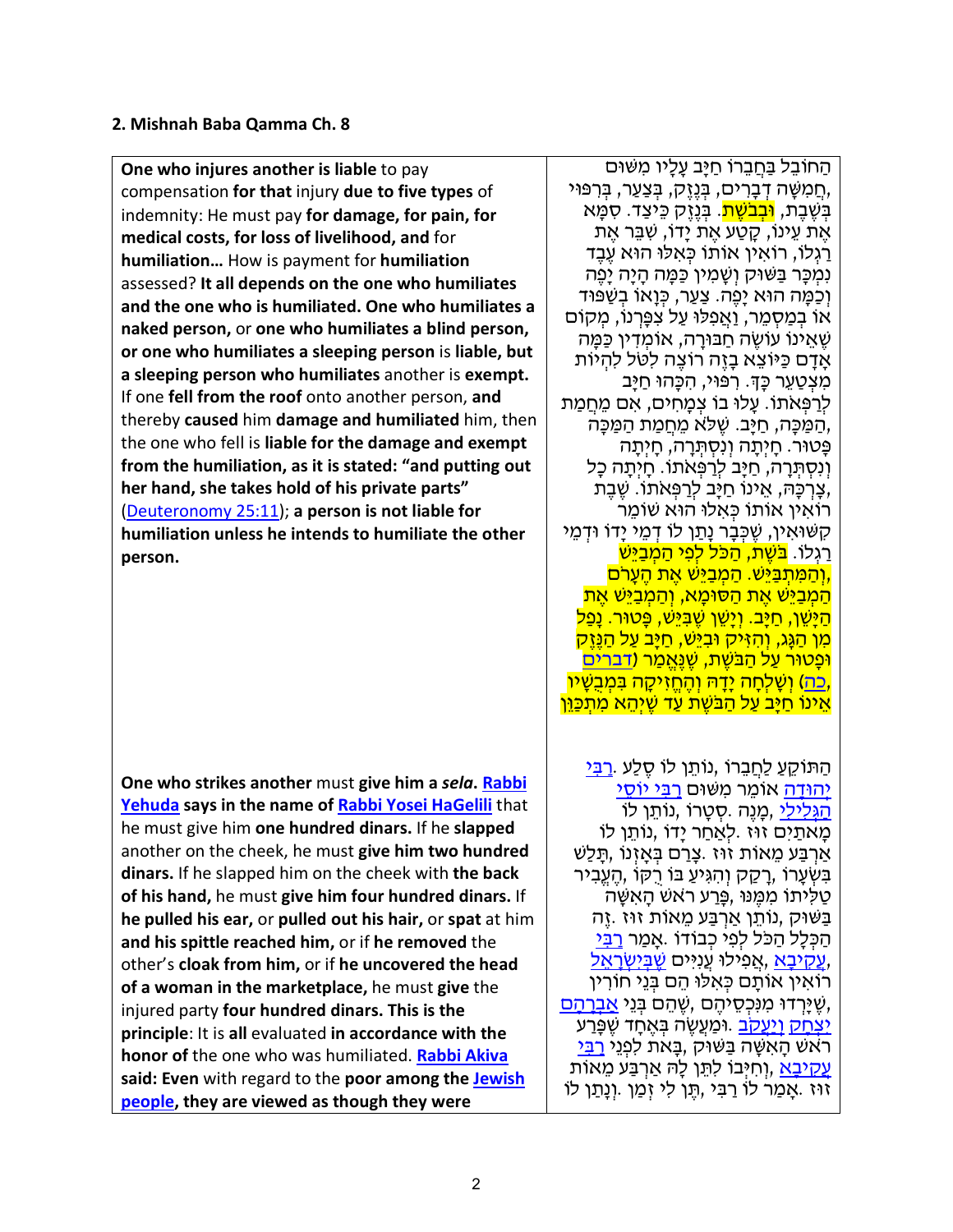| freemen who lost their property and were                              | זְמַן .שְׁמַרַהּ עוֹמֶדֶת עַל פֵּתַח חֲצֵרַהּ                                                    |
|-----------------------------------------------------------------------|--------------------------------------------------------------------------------------------------|
| impoverished. And their humiliation is calculated                     | וְשָׁבַר אֵת הַכַּד בִּפָּנֵיהָ ,וּבוֹ כִּאִסָּר                                                 |
| according to this status, as they are the children of                 | ֹשֵׁמֵן גִּלְתַה אֶת רֹאשָׁהּ ,וְהַיְתַה                                                         |
| Abraham, Isaac, and Jacob. And an incident occurred                   | ַמְטַפַּחַת וּמַנַּחַת יָדָהּ עַל רֹאשָׁהּ.                                                      |
| involving one who uncovered the head of a woman in                    | הֵעֱמִיד עָלֵיהָ עֵדִים ,וּבָא לִפְנֵי <u>רִבִּי</u>                                             |
| the marketplace, and the woman came before Rabbi                      | <u>ַעַקיבָא</u> .אַמַר לוֹ ,רַבִּי ,לֵזוֹ אֲנִי נוֹתֵן                                           |
| <b>Akiva</b> to request that he render the assailant liable to        | אַרְבַּע מֵאוֹת זוּז .אַמַר לוֹ ,לֹא אַמַרְתַּ                                                   |
| pay for the humiliation that she suffered, and Rabbi                  | ַכְּלוּם .הַחוֹבֵל בְּעֲצְמוֹ ,אֲף עַל פִּי<br>ֹשֵׁאֵינוֹ רַשַּׁאי ,פָּטוּר .אֲחֵרִים שֵׁחָבְלוּ |
| Akiva rendered the assailant liable to give her four                  | בּוֹ ,חַיָּבִין .וְהַקוֹצֵץ נְטִיעוֹתָיו ,אַף עַל                                                |
| <b>hundred dinars.</b> The man said to Rabbi Akiva: My                | פִּי שֶׁאֱינוֹ רַשַּׁאַי,פֶּטוּר .אֱחֱרִים                                                       |
| <b>teacher, give me time</b> to pay the penalty, and Rabbi            | ַשְׁקָצְצוּ אֶת נְטִיעוֹתָיו ,חַיַּבִים:                                                         |
| Akiva gave him time. The man then waited for her                      |                                                                                                  |
| until she was standing by the opening of her                          |                                                                                                  |
| courtyard, and he broke a jug in front of her, and                    |                                                                                                  |
| there was the value of <b>about an <i>issar</i> of oil inside</b> the |                                                                                                  |
| jug. The woman then exposed her own head and she                      |                                                                                                  |
| was wetting [metapahat] her hand in the oil, and                      |                                                                                                  |
| placing her hand on her head to make use of the oil.                  |                                                                                                  |
| The man set up witnesses to observe her actions, and                  |                                                                                                  |
| he came before Rabbi Akiva, and he said to him: Will                  |                                                                                                  |
| I give four hundred dinars to this woman? Rabbi Akiva                 |                                                                                                  |
| said to him: You did not say anything, i.e., this claim               |                                                                                                  |
| will not exempt you. One who injures himself,                         |                                                                                                  |
| although it is not permitted for him to do so, is                     |                                                                                                  |
| nevertheless exempt, but others who injured him are                   |                                                                                                  |
| <b>liable</b> to pay him.                                             |                                                                                                  |

## **3. Babylonian Talmud Nedarim 20a**

| ּבּוֹשֵׁת פָּנִים בִּיָדוּעַ שֵׁלֹא עָמְדוּ<br>shamefaced, it is known that his forefathers did not<br>אֲבוֹתָיו עַל הַר סִינַי<br>stand at Mount Sinai. |
|----------------------------------------------------------------------------------------------------------------------------------------------------------|
|----------------------------------------------------------------------------------------------------------------------------------------------------------|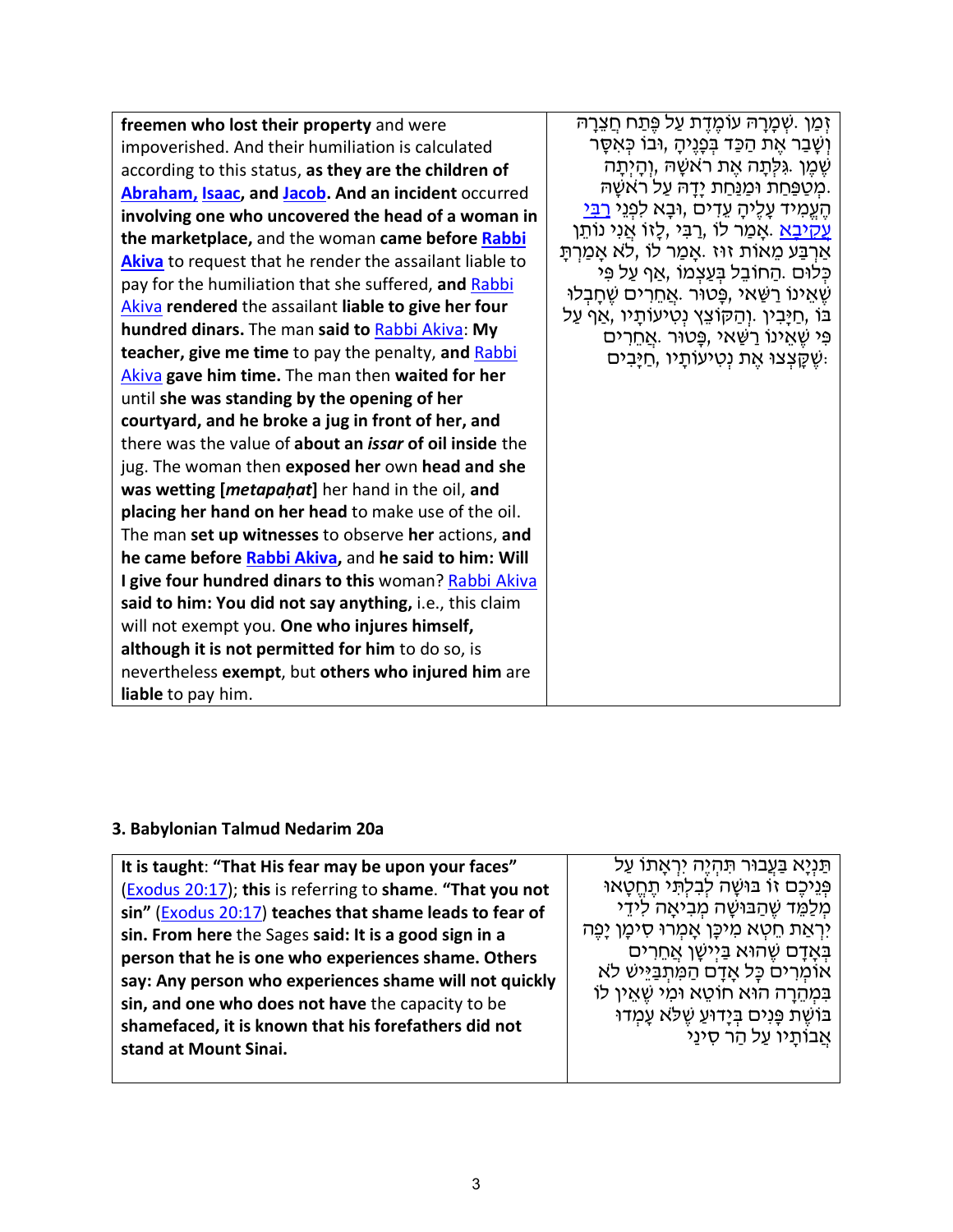#### **4. Maimonides, Mishneh Torah Deot 5:5**

He who follows such conduct will not only sanctify his soul, and live in a state of purity, and improve his ideas, but if he will father children they will be refined and modest, prepared for wisdom and piety; but he who follows the conduct of the rest of the people who walk in darkness will father children in their likeness.

כל הנוהג מנהג זה לא די לו שקדש נפשו וטהר עצמו ותקן דעותיו אלא שאם היו לו בנים יהיו נאים וביישנים ראוין לחכמה ולחסידות וכל הנוהג במנהגות שאר העם ההולכים בחשך יהיו לו בנים כמו אותם העם

#### **5. Maimonides, Eight Chapters, 4**

| And bashfulness (?) is the mean between impudence and       | ובושת פנים ממוצע בין      |
|-------------------------------------------------------------|---------------------------|
| embarrassedness. [The explanation of these latter terms,    | העזות והביישנות )פי ינראה |
| gleaned from the sayings of our sages (may their memory be  | מדברי רבותי יזייל שביישן  |
| blessed!) seems to be this. In their opinion, a man who     | אצלם הוא מי שיש לו רוב    |
| experiences shame is one who is very bashful, and therefore | בושת ,ובוש פנים הוא       |
| "shamefacedness" is the mean. This we gather from their     | הממוצע מאמרם לא הביישן    |
| saying, (Pirkei Avot 2:5) "A shamefaced man cannot learn".  | למד ,ולא אמרו אין בוש     |
| They also assert, (Pirkei Avot 5:20) "One who has shame of  | פנים ,ואמרו בוש פנים לגן  |
| face is worthy of Paradise", but they do not say this of a  | עדן ,ולא אמרו הביישן לגן  |
|                                                             | (עדן ,ולזה סדרתים כך      |
| shamefaced man. Therefore, I have thus arranged them.]      |                           |

#### **6. Rashba on Yevamot 14a**

| Because the nature of Israel is more pleasant,           | אבל מפני שטבען של ישראל נח יותר        |  |
|----------------------------------------------------------|----------------------------------------|--|
| because they are accustomed to do mitvot and they        | משום דרגילי במצות והם רחמנים           |  |
| are naturally merciful and capable of shame, even        | <b>וביישנים</b> בטבע ,אף חלבן מגדל טבע |  |
| their milk raises a nature like them, and this is why it | כיוצא בהן .וז״ש במשה שלא רצה           |  |
| says about Moses that he didn't want to suck the         | לינק מחלב הנכרית כמו שהוא באגדה        |  |
| milk of a gentile woman, as it says in aggadah.          |                                        |  |